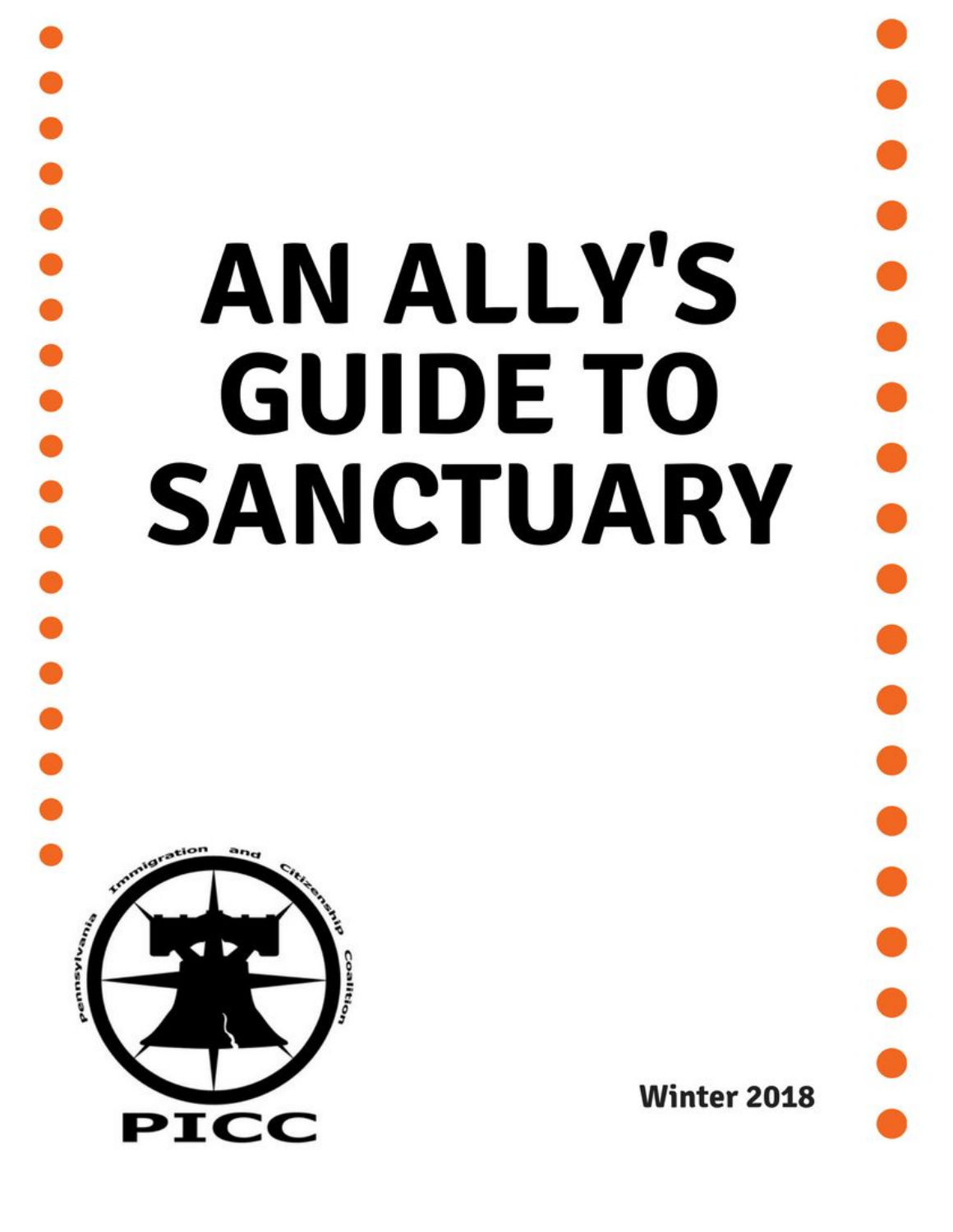## **Introduction**

Since Donald Trump's election, sanctuary cities have received increased media and political attention. But what does *sanctuary* mean? What does it mean to advocate for sanctuary policies? What makes a city a "sanctuary city"? Grappling with these questions is even more important in the face of ongoing attacks on immigrant and refugee communities. In just one year, this administration has stripped away work authorization and protection from deportation for over a million recipients of Deferred Action for Childhood Arrivals (DACA) and Temporary Protected Status (TPS), while simultaneously attacking the idea of family-based immigration and the diversity lottery.

This toolkit will help ally communities learn more about what it means to advocate for sanctuary policies and explore its historical meaning and current forms, along with providing helpful resources to implement or strengthen pro-immigrant policies in your community.

The toolkit will also explore the state of sanctuary in Pennsylvania. In general, Pennsylvania presents a mix of policies from a variety of pro-immigrant local policies to statewide attacks on immigrants and sanctuary cities. With each legislative cycle there is a new batch of anti-immigrant policies to counter. It is important to work towards more immigrant friendly policies at the state level so that the existing municipal policies can be unified under a pro-immigrant policy umbrella. This toolkit will provide ally communities with an overview of pro-immigrant policies and campaigns so that we can be empowered to elevate these issues with each election cycle.

First, we need to unpack the concept of sanctuary.

# **What is Sanctuary?**

There are many ways to conceptualize *sanctuary*. People who advocate for sanctuary policies define them as ways to limit or prohibit cooperation and collaboration with federal immigration officials such as Immigration & Customs Enforcement (ICE). Sanctuary advocates believe places of sanctuary create safer communities because there is more trust between local law enforcement and immigrant communities. Though the term sanctuary does not have an official legal definition, those in support of sanctuary may seek to limit the ability of local police to communicate and collaborate with federal immigration officials. On the other hand, people who oppose sanctuary policies view them as being in conflict with federal immigration procedures and many argue that places of sanctuary harbor dangerous criminals, making cities less safe. Many, including some in the administration, want to see federal funding withheld from so called sanctuary cities. While sanctuary is usually used to refer to a city, different entities can promote sanctuary policies including schools and counties, as we will explore throughout this toolkit.

Before delving into ways to enact sanctuary, it is important to understand the historical weight of the term *sanctuary.*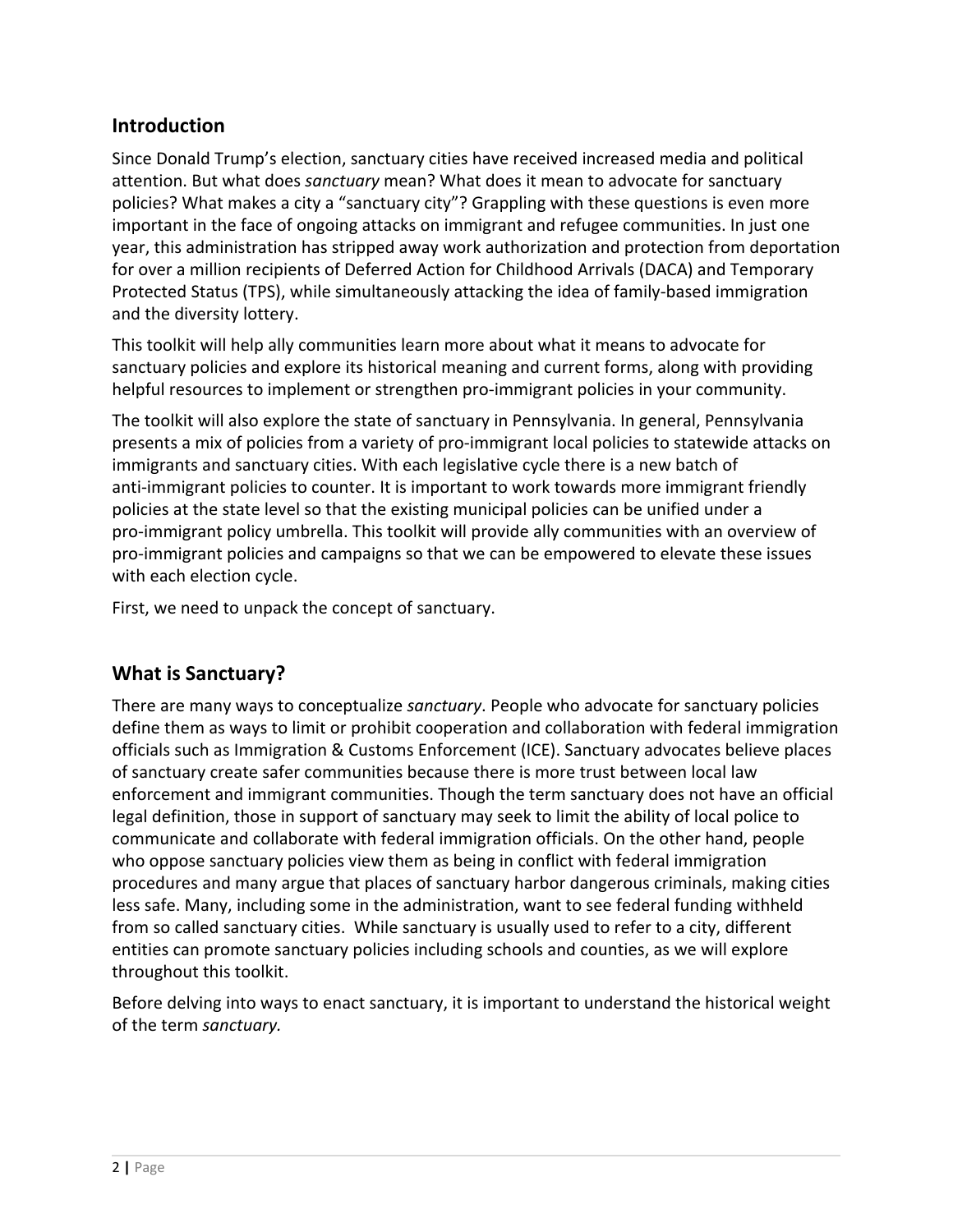## **History of Sanctuary**

The sanctuary movement traces its origins to the 1980s when churches provided refuge and support to Salvadoran refugees fleeing violence and civil war in Central America. The U.S. government was not sympathetic to those fleeing violence and chose to deport them rather than offer asylum protections. In response, churches and other religious institutions physically hid people in their buildings to shelter them from removal. $1/2$ 

In 1989, the first official sanctuary policy was enacted in San Francisco which prohibited city resources from cooperating with federal immigration officials. The policy also stopped local officials from gathering information about the immigration status of people living in the city unless required by law.<sup>3</sup>

Due to the increased deportations under Obama, and increased threats to immigrant communities under Trump, many faith communities are reviving the use of sanctuary. Currently, there are 800 churches across the country offering sanctuary to undocumented people.<sup>4</sup> In Philadelphia, Javier Garcia lived in a church basement for 11 months while fighting his deportation. He recently won and was granted a U visa since he assisted police after being the victim of a crime.<sup>5</sup> Jeanette Vizguerra found refuge in a Denver church for 86 day while waiting on a decision about her application for a stay of deportation. Her application was approved and she was reunited with her children.<sup>6</sup> Additionally, one of the founders of the sanctuary movement in the United States, the Southside Presbyterian Church in Tucson, AZ provided sanctuary to undocumented people fearful of the Obama-era deportation machine.<sup>7</sup> Most recently, the church has committed itself to moving beyond physical sanctuary to provide social services in light of the anti-immigrant rhetoric coming from the Trump administration.

As the history of sanctuary is grounded in the physical protection of immigrant communities, current iterations of sanctuary policies are not fully *sanctuary* as they do not physically protect people from ICE actions such as deportation; instead most sanctuary policies today limit or restrict cooperation and communication with ICE officials.

# **Why Sanctuary?**

The Center for American Progress published a study in early 2017 examining the impact of sanctuary policies on the safety and economic growth of various counties across the country.<sup>8</sup> The report found that sanctuary counties boast lower crime and higher income levels than non-sanctuary counties.

Sanctuary policies have clear positive effects on communities, but more importantly sanctuary policies uphold the human rights and dignity of immigrant communities across the United States. Places of sanctuary affirm the right of immigrant communities to belong and work to keep families together.

As we will explore throughout this document, ICE agents often act with impunity, frequently violating people's rights as well as their own regulatory policies meant to reign in the scope of their reach. This makes the work of allies even more urgent as undocumented people often risk their safety by calling attention to ICE abuses. Allies can help to document ICE misconduct and make violations known so that there is some accountability of the agency.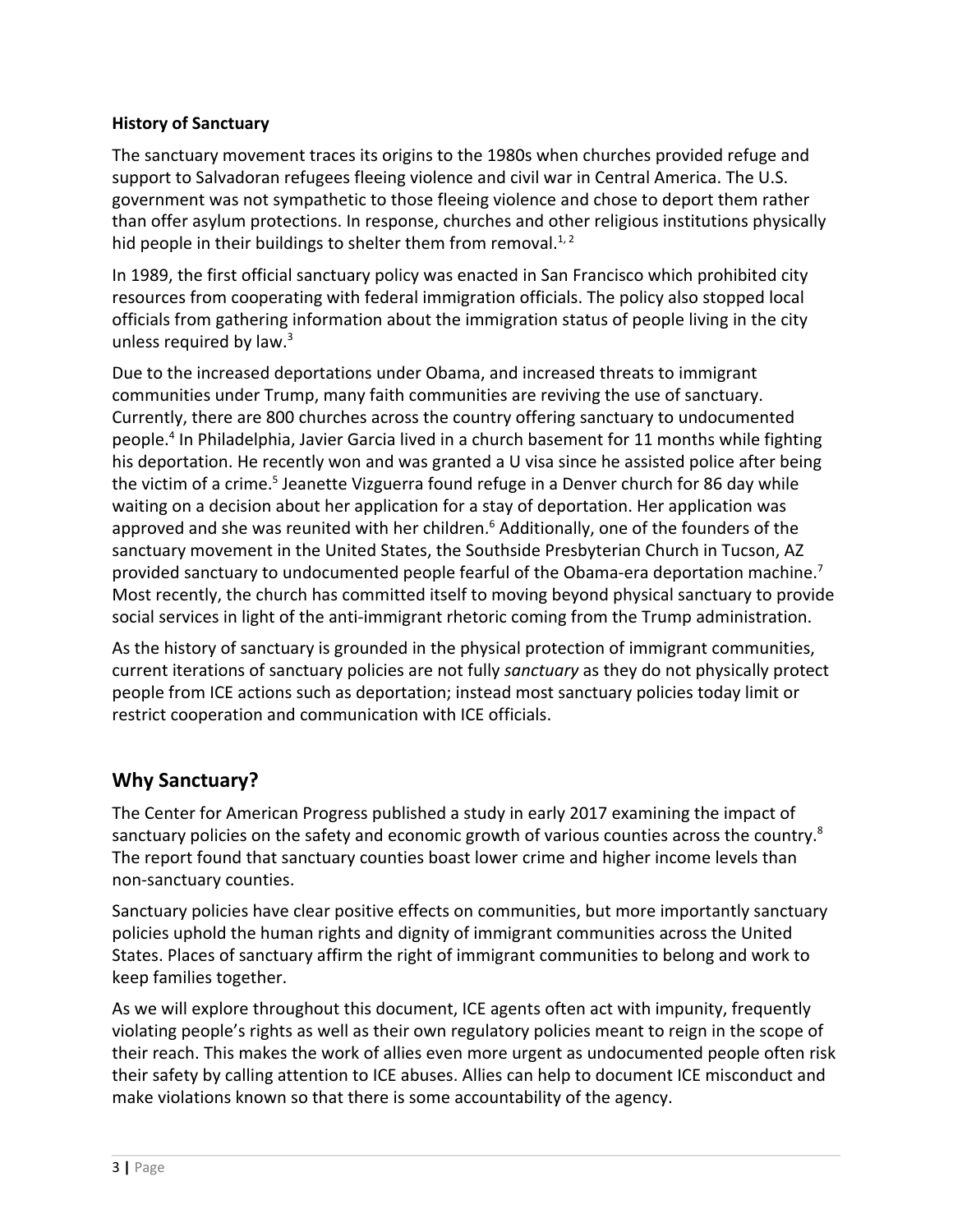# **Creating Sanctuary**

There are many ways to enact sanctuary in your community. Below are some ways to conceptualize and implement sanctuary as well as some suggestions for alternative ways to welcome and stand with immigrant communities.

## *Think About Policing*

As sanctuary and the ways in which communities interact with police are intertwined, some sanctuary policies focus on enacting positive policing strategies including community policing, working to end racial profiling, or instituting implicit bias training for local police forces.

In order to support sanctuary, cities and counties should limit the ways in which local law enforcement share information with ICE unless federally mandated. Currently, there are several ways in which data is shared between local police and federal immigration officials.

One of the main ways local police and ICE exchange information is through Secure Communities. Under ICE's Secure Communities policy, once undocumented people are arrested their fingerprints are sent to the FBI which are shared with ICE. If ICE determines that they are deportable they can issue a detainer request which asks the local jurisdiction to hold them after their sentence is finished so that ICE officials can take them into custody.<sup>9,10</sup> Secure Communities encourages racial profiling of Black and Brown communities, and many believe it violates 4th amendment rights.<sup>11</sup> Sanctuary cities and counties can push back against Secure Communities by not cooperating with ICE detainer requests as they are not legally binding like a judicial warrant.<sup>12</sup>

Within Pennsylvania there are about 32 counties that do not honor ICE detainer requests. Two counties, Berks and Northampton, have written policies which honor ICE detainer requests. For more information about your county please see

<https://www2.law.temple.edu/csj/files/a-changing-landscape.pdf>

Additionally, locales should restrict the power of local police such that they cannot inquire about the immigration status of people with whom they come into contact. Law enforcement should not maintain records or documents with information about anyone's immigration status unless federally mandated. While cities and municipalities do not have any legal obligation to assist with the enforcement of federal immigration laws,<sup>13</sup> sanctuary cities cannot prohibit ICE from making arrests within their borders.

Another program to be aware of is ICE's Criminal Alien Program. Through this policy, ICE agents are granted access to local jails in order to screen prisoners' immigration status, and begin removal proceedings if warranted.<sup>14</sup> Places of sanctuary should restrict their local jails from entering into the Criminal Alien Program.

Currently, ICE policy outlines a list of locations, called Sensitive Locations, where officers do not typically conduct arrests unless there are exigent circumstances.<sup>15</sup>

The locations include:

1. Schools including school bus stops during pick-up and drop-off times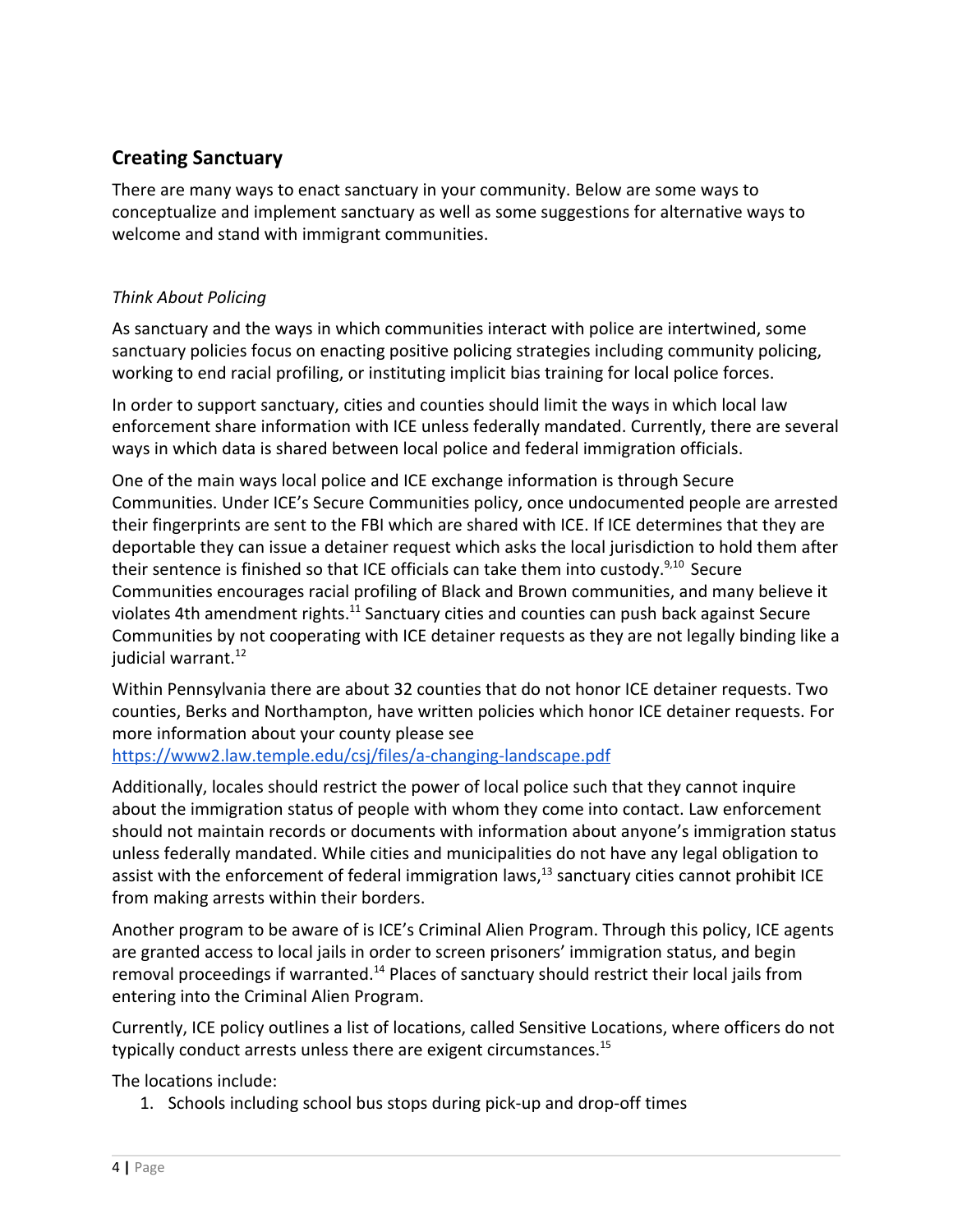- 2. Medical or healthcare facilities
- 3. Places of worship such as churches
- 4. Religious or civil ceremonies such as weddings
- 5. Public demonstrations

As of the crafting of this toolkit, ICE has not changed the Sensitive Locations policy, although there have been several instances of ICE violating its own policy. It is important to monitor its status especially under the current administration. Information about sensitive locations can be incorporated into Know Your Rights trainings, and allies should feel empowered to speak out if these policies are being violated by ICE. If you feel comfortable, you may report violations of the Sensitive Locations policy to the media, or you may contact ICE directly by calling (888) 351-4024 or via email at [ERO.INFO@ice.dhs.gov,](mailto:ERO.INFO@ice.dhs.gov) or reach out to ICE's Office of Diversity and Civil Rights - Civil Liberties Division by phone at (202) 732-0092 or via email at [ICE.Civil.Liberties@ice.dhs.gov](mailto:ICE.Civil.Liberties@ice.dhs.gov). 16

## *Think About Detention*

Immigrants, especially Black immigrants, face discrimination, criminalization, and increased policing in their communities. Too often, encounters with law enforcement result in detention. Immigrants awaiting deportation hearings are held in detention centers across the country. Some people are held in federal immigration centers, but many others are held in local jails or private prisons. ICE contracts with several private companies and counties across the U.S. and in Pennsylvania to ensure they have enough beds to hold people in their custody.<sup>17</sup> Private corporations and their stockholders benefit enormously through more punitive immigration practices as more people are held in detention.<sup>18</sup> Similarly, local counties benefit through financial contracts with ICE to keep families and individuals locked up. Several laws enacted during the mid-1990s increased criminalization of immigrants and made detention compulsory for certain infractions and mandated a detention quota which requires ICE to maintain 34,000 beds each year.<sup>19</sup> Sanctuary counties should not enter into contracts with ICE and advocates should ensure their local facilities do not agree to ICE contracts.

In Pennsylvania, there are four immigration detention facilities: York County Prison, Pike County Correctional Facility, Clinton County Correctional Facility, and Berks Family Residential Center. As of April 2017, ICE contracts with Erie, Cambria, and Delaware county jails.<sup>20</sup> One example of local groups fighting against immigrant detention in PA is the Campaign to Shut Down Berks. For more information visit<http://paimmigrant.org/campaign-to-shut-down-berks/>

## *Think About Supports & Services*

Cities and locales that value sanctuary should create or work to maintain robust social services and legal supports for immigrant communities. These may include language access policies, non-discrimination policies, and municipal immigration legal funds.

One important way to ensure immigrant communities feel supported, protected, and welcomed in a community is to ensure access to high-quality language assistance and interpretation. As per Title VI of the 1964 Civil Rights Act, any entity such as a doctor's office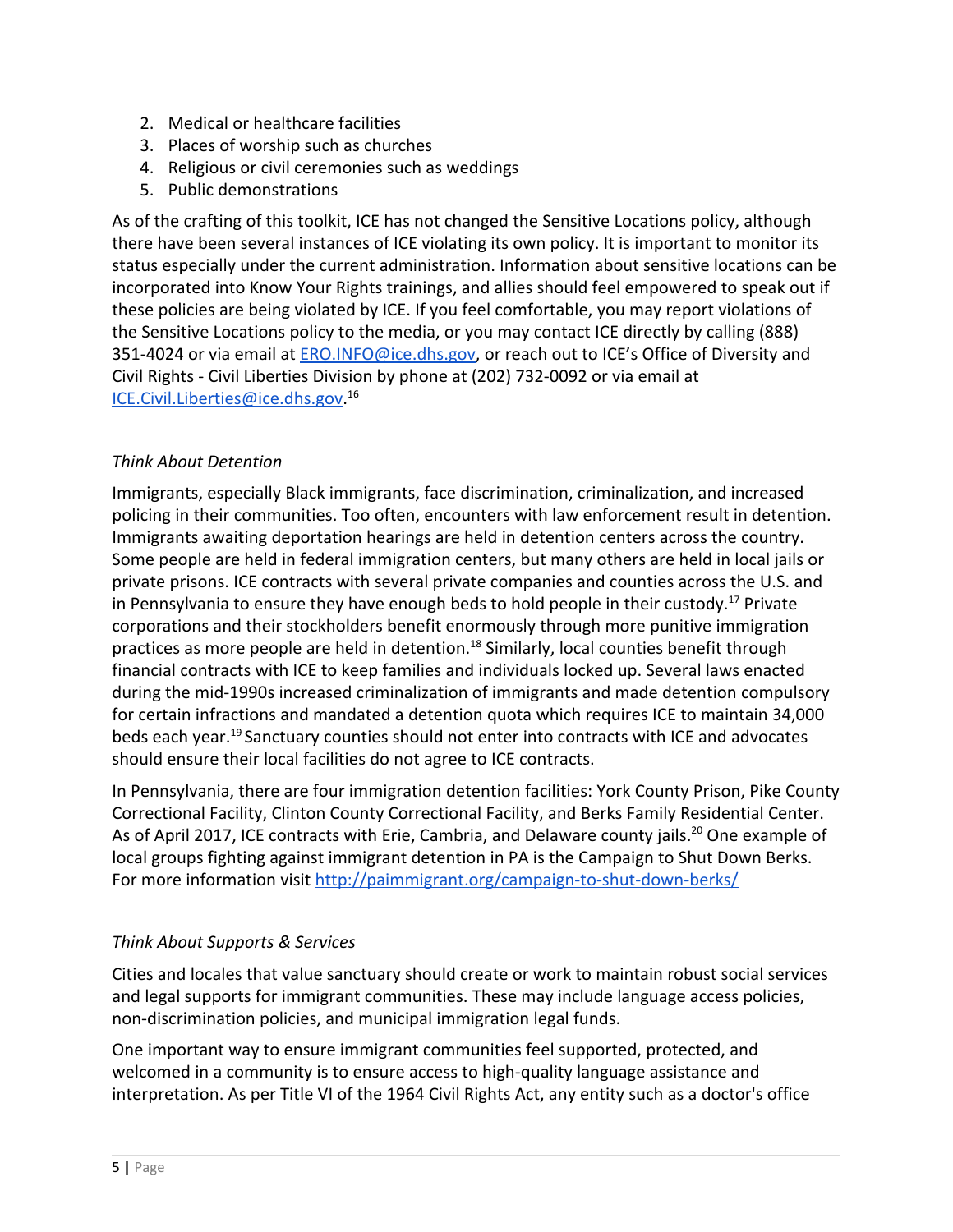that receives federal funds must provide access to interpretation services; however, many offices violate this policy.<sup>21</sup> Cities or municipalities that claim sanctuary must enforce these language access policies, and ensure that language access is available throughout the community. Ensuring quality language access is important for immigrant communities who may not be comfortable communicating in English so that they may advocate for themselves in different situations. A parent will be unable to speak with her son's teacher, and a patient won't be able to communicate her symptoms accurately or understand how to take a prescription without in-person or telephonic interpretation. Interpretation services should be delivered by someone with a certification, under no circumstances should a child be asked to translate or interpret for parents, and someone who is just learning a language should not stand in for an interpreter.

Another important tactic for supporting immigrant communities is through legal funds. In the wake of the 2016 election and the wave of destructive and racist anti-immigrant legislation, several municipalities set aside funding to support legal defense funds for immigrants facing court hearings and removal proceedings.<sup>22</sup> For example, the Vera Institute of Justice created the SAFE Cities Network, a list of municipalities around the country dedicated to ensuring immigrants facing deportation have access to legal representation.<sup>23</sup>

## *Think about Schools*

In the months following Trump's election, school districts across the country declared their grounds a sanctuary for undocumented students. The reality is that schools already legally offer various forms of supports and protections to students.

Since the 1982 Supreme Court decision, *Plyler v. Doe*, all children regardless of immigration status have the right to attend public schools in the United States.<sup>24</sup> Despite the declared protections through the Supreme Court and ICE's Sensitive Location policy, many undocumented families still feel nervous about sending their children to school. Schools can do more to ensure that immigrant communities feel welcomed and valued in their hallways and classrooms. Here are some suggestions to get started:

- The school administration can post flyers in multiple languages in the hallways with messages of love and welcome to students of various backgrounds and their families. Schools should also communicate regularly with families and ensure that any communications--written, in person, or by phone--are conducted in the family's preferred language. School officials should also ensure that students know that no one in the school is obligated to enforce immigration laws. $25$
- Schools may want to adopt resolutions or policies which reinforce the law as outlined in the Family Educational and Privacy Act (FERPA) which protects students' records and maintains that schools do not have to share any information about students with federal immigration authorities without the consent of parents or in the absence of a warrant or other official compelling document.<sup>26,27</sup>
- School districts should maintain strong communications with families regarding district policies about immigration issues.<sup>28</sup> Schools may want to circulate letters outlining the school's policies regarding ICE. Additionally, we encourage schools to officially adopt a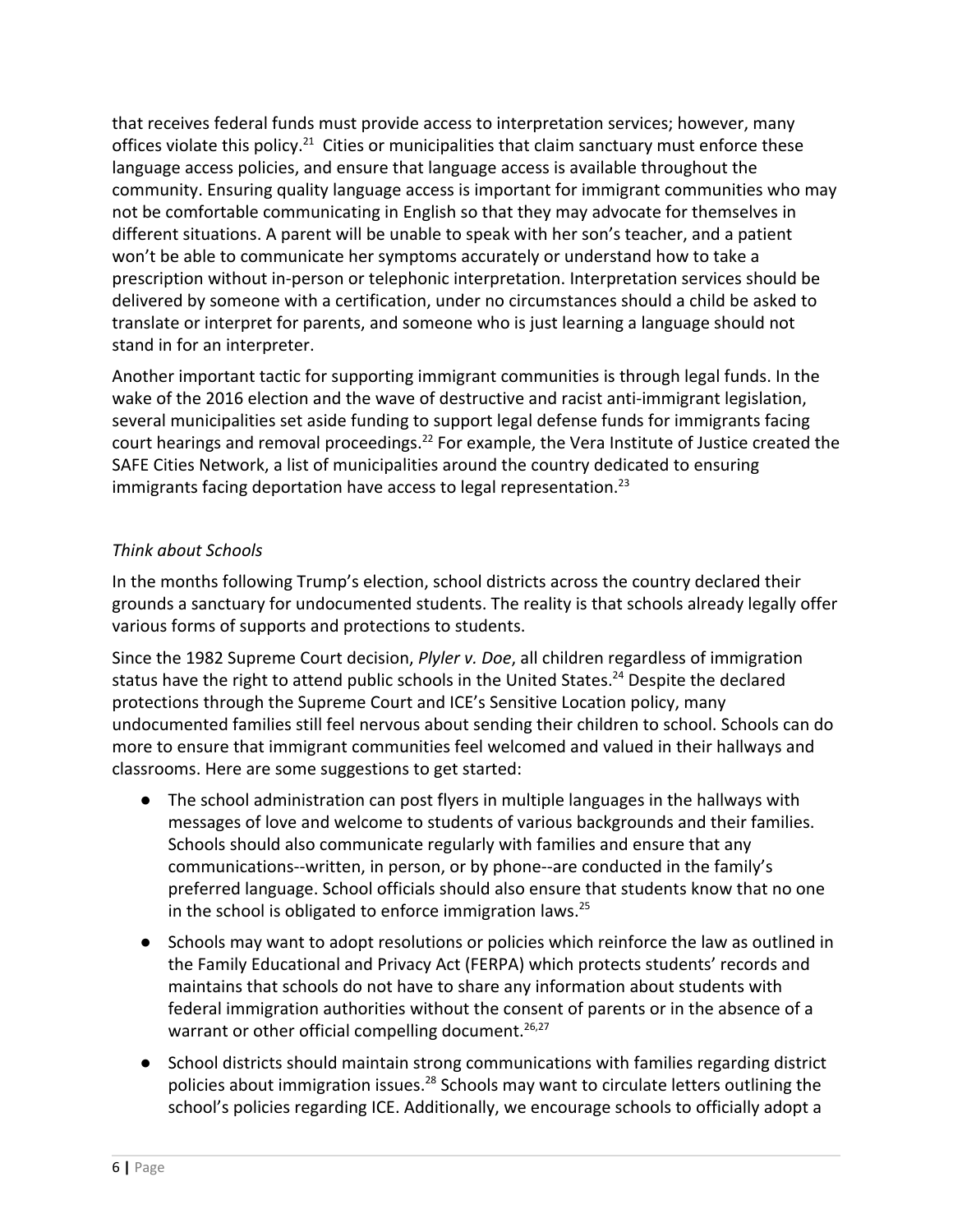sanctuary policy, or other welcoming policy, and circulate information about the details and limitations of the policy so that parents and students are fully informed. It is important for school staff and administrators to be properly trained and briefed on their own sanctuary policies and rules so that they are able to uphold the policies in their day to day work and interactions with students.

For an overview of how schools can protect immigrant students and their families as well as sample school board resolutions please see PICC's Welcoming Schools Toolkit: <http://paimmigrant.org/wp-content/uploads/2017/05/Welcoming-School-Toolkit.pdf>

Sanctuary is not just important to implement and uphold at the grade school and high school levels, many colleges and universities across the country are standing with their immigrant students against harsh federal policies. The FERPA rules apply to all colleges receiving federal funding so students' records are largely protected.<sup>29</sup> Campus officials including RA staff and campus police should be knowledgeable about the school's stance on sanctuary, including protocol surrounding ICE intrusions. Schools can require that ICE obtains a warrant signed by a judge to enter private spaces on campus such as dorm rooms, but ICE agents may be able to walk onto public spaces on campus.<sup>30</sup>

Individual schools and larger school districts should be careful not to over-promise protections to students and their families. Schools should craft clear policies and make it obvious to their communities what policies exist and how students and their families will be protected and under what circumstances.

## *Think about Cities & Counties*

Sanctuary cities prioritize the protection of immigrant communities. Sanctuary cities should begin with an interrogation of their own policing strategies to ensure the police do not single out and abuse immigrant communities and ensure they do not communicate with federal immigration officials.<sup>31</sup>.

Implementing sanctuary policies at the county-level is important because many decisions about policing are made by county officials.<sup>32</sup> Local police should not follow through on ICE detainer requests and should not criminalize their immigrant communities.

Another important policy to be aware of is 287(g)*.* Section 287(g) of the Immigration and Nationality Act confers federal immigration enforcement authority to local law enforcement officers.<sup>33</sup> Local law enforcement officers are empowered through 287(g) to run immigration screenings to determine if a person is undocumented, and to issue detainers.<sup>34</sup> Currently there are 60 jurisdictions across the country that participate in 287(g).<sup>35</sup> Most recently, Bensalem Township just outside of Philadelphia, requested to join the 287(g) program.<sup>36</sup> It is important for advocates to fight back against the expansion of the 287(g) program.

There are currently several counties across Pennsylvania that embody some form of sanctuary. To learn more visit: <https://www2.law.temple.edu/csj/files/a-changing-landscape.pdf>

Together, cities and counties can implement pro-immigrant policies and practices at the local level. Local jurisdictions have the power not to honor ICE detainer requests and can prohibit their police forces from inquiring as to anyone's legal status during any interactions. Local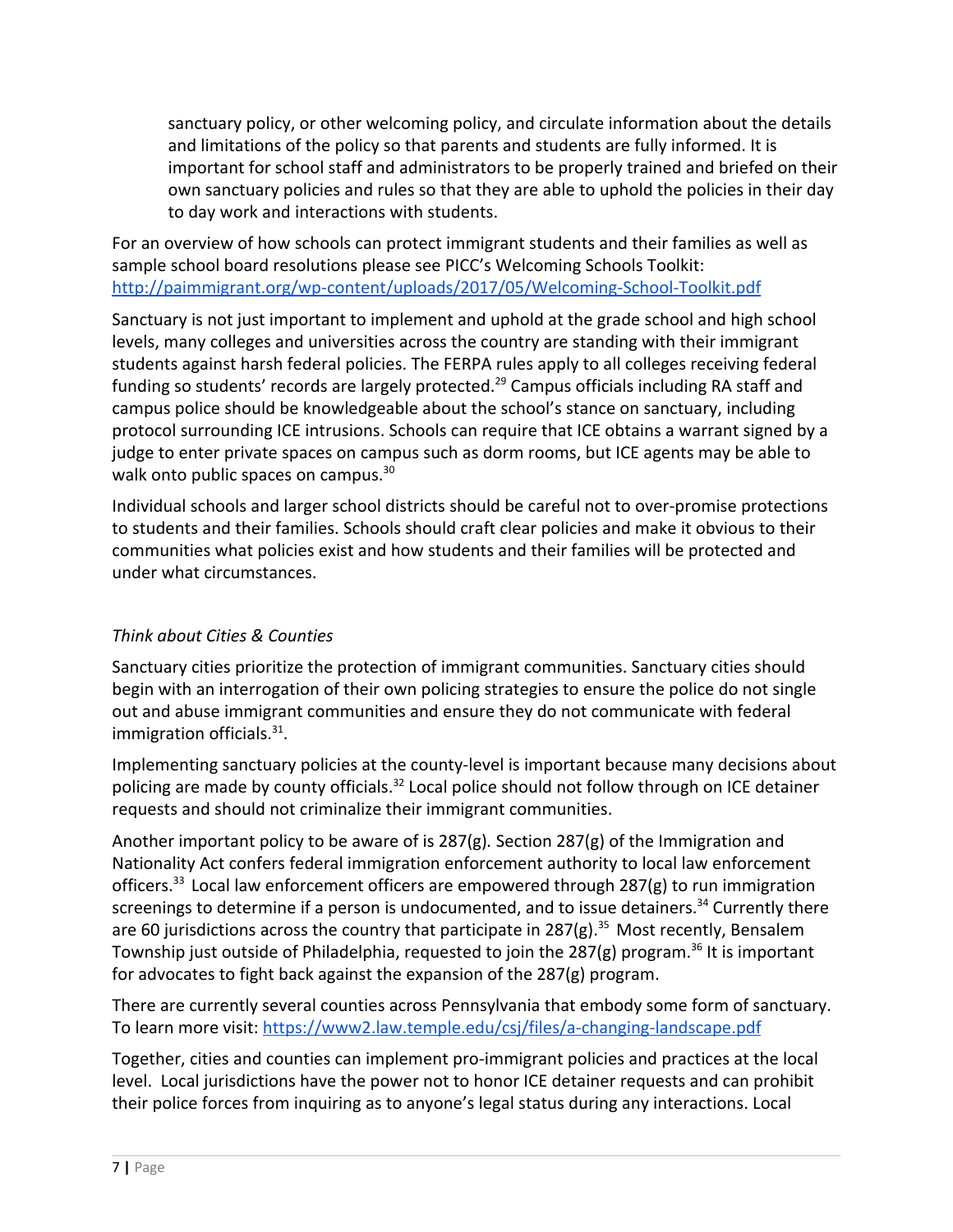policies can also limit data collection regarding immigrant information and sharing with ICE unless federally mandated by law. Counties are especially well positioned to say no to forming partnerships with ICE by not leasing their beds to ICE.

## *Think about the State*

California recently became one of the first sanctuary states. The law, which came into effect in January 2018, restricts the cooperation of California authorities with federal immigration enforcement requests.37, <sup>38</sup>

State-level advocacy is important to ensuring there is consistency across the state regarding how undocumented people are protected. State law-makers can help to unify progressive county and city-wide policies sprinkled throughout the state. In Pennsylvania, local policies are often more immigrant-friendly than state-level laws. As we have seen counties and municipalities wield a lot of power in terms of limiting cooperation with ICE, but having a state-wide policy would help to connect the local policies into a more meaningful affirmation of immigrant communities.

# **Alternatives to Sanctuary**

As the term sanctuary has a history grounded in the physical protection of immigrant bodies from deportation, it is important to be mindful when using the term *sanctuary* to frame your policy or campaign. It is often the case that sanctuary policies do not actually offer physical protections from deportation. With this in mind, it is important to respect the gravity behind the term *sanctuary*. While your campaign or goal may be in the spirit of sanctuary as it supports immigrant communities, it may not be appropriate to claim the term sanctuary. Just because your resolution or policy is not labeled as "sanctuary", does not mean that it does not offer legitimate supports to immigrant communities. Perhaps other phrasing may be beneficial when thinking about your campaign or goals. We've selected some examples below that may be helpful.

*● Community Defense Zone*

Mijente created a template for starting a Community Defense Zone called the Community Resistance Zone. The guide is meant to be paired with a Know Your Rights session. Juntos is implementing a Community Defense Zone in South Philadelphia.<sup>39, 40</sup> To learn more, visit: <https://mijente.net/2017/02/10/community-defense-zone-guide/>

*● Freedom City* Freedom City is a broad concept that promotes the inclusion and protection of various oppressed communities such as immigrants, Black people, and Muslims. For more information:

<http://www.enlaceintl.org/single-post/2017/02/27/What-is-a-Freedom-City>

*● Welcoming Community*

The organization Welcome America ([www.welcomingamerica.org](http://www.welcomingamerica.org/)) has some great resources for creating a Welcoming Community. They have a certification process for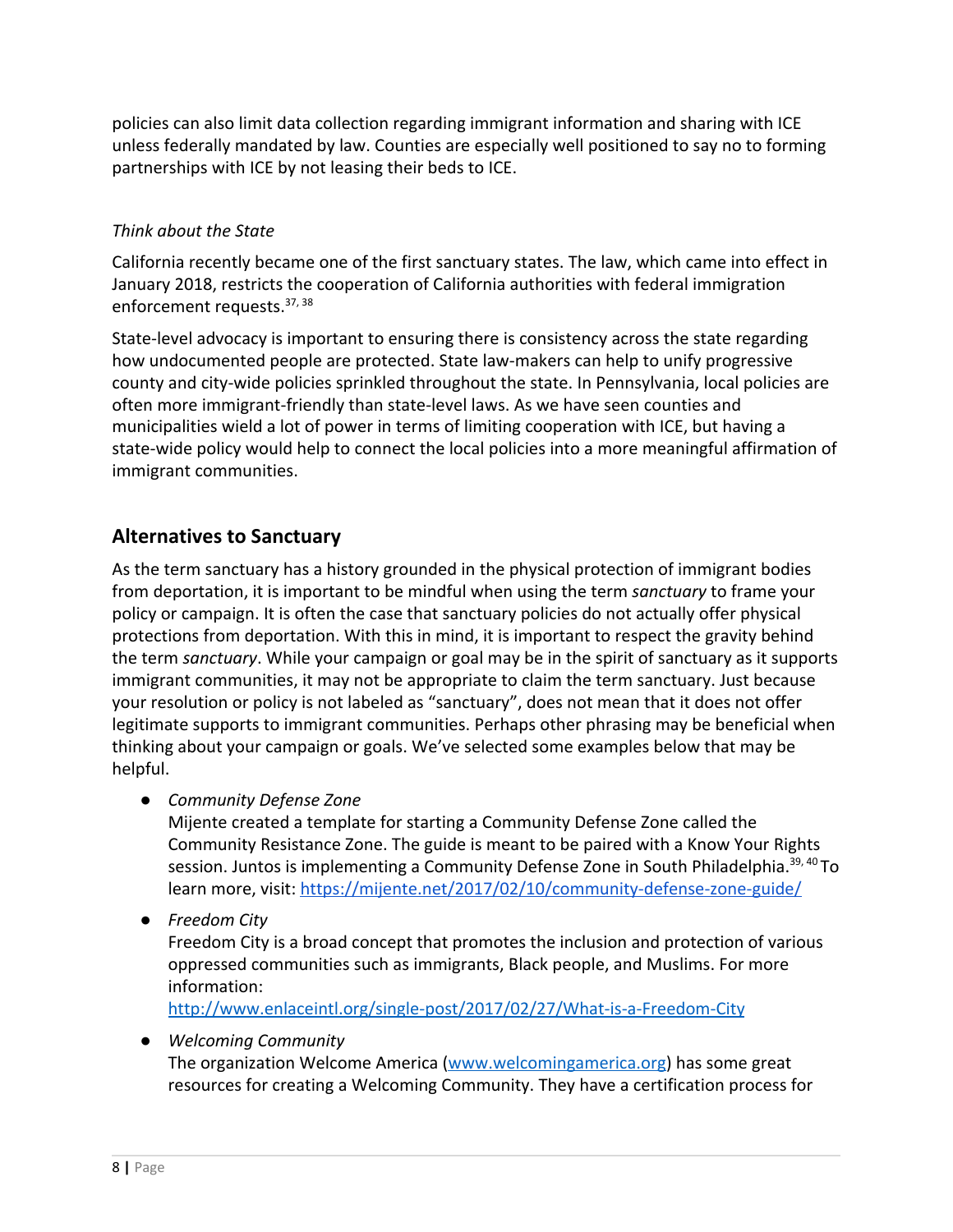interested cities. Learn more here: <https://www.welcomingamerica.org/programs/member-municipalities>

# **Attacks on Sanctuary**

As the Trump administration targets sanctuary cities, they use the narrative that sanctuary policies put U.S. citizens in harm's way. The President and Attorney General constantly share stories of citizens who were killed by immigrants, $41$  and paint sanctuary cities as harboring dangerous criminals. In fact, studies show that immigrants commit fewer crimes than U.S. citizens, $42$  and sanctuary cities report fewer crimes than cities lacking sanctuary policies.  $43, 44$ 

Many proponents of sanctuary cities argue that sanctuary policies promote trust within the community, and without such policies, many in immigrant communities would be inhibited from reporting crimes for fear of getting involved with the police.<sup>45</sup>

The administration has backed up this rhetoric with policy. One of the first Executive Orders signed by the president targeted sanctuary cities by threatening to remove federal funding from locales that do not coordinate with ICE.<sup>46</sup> More recently, the administration has threatened to arrest the mayors of cities that do have policies limiting cooperation with ICE. Fortunately, the administration's threats against sanctuary cities have been met with a wave of lawsuits. Several courts struck down the administration's ability to withhold funding from cities that promote sanctuary policies.<sup>47, 48</sup> It is important for advocates and ally communities to continuously push back against these attacks and the administration's harmful narrative about sanctuary policies, and educate others about the importance of implementing and enforcing pro-immigrant policies.

# **Sanctuary in Pennsylvania**

While sanctuary policies have been in the national spotlight, it is important to recognize that sanctuary starts at home. It is important to be critical of policies within your own cities, municipalities, and across the Commonwealth of Pennsylvania. In each legislative session since 2011, a variety of anti-immigrant bills have been introduced in the Pennsylvania legislature, including bills targeting sanctuary municipalities.

*Senate Bill 10:* Senate Bill 10 (SB10) was introduced into the PA legislature in early 2017. The bill would withhold state funding to cities that limit collaboration, so called sanctuary cities, with federal immigration authorities.<sup>49</sup> Be sure to follow this law through the PA legislature and to reach out to your representatives to express your desire to see SB10 defeated. For more resources and information about anti-immigrant legislation visit <http://paimmigrant.org/toolbox/stop-the-hate-2017/>

# **Putting It Into Practice**

As an ally, it is important to first get acquainted with immigrant-led organizations and the communities that exist in your area before embarking on your sanctuary advocacy. Take time to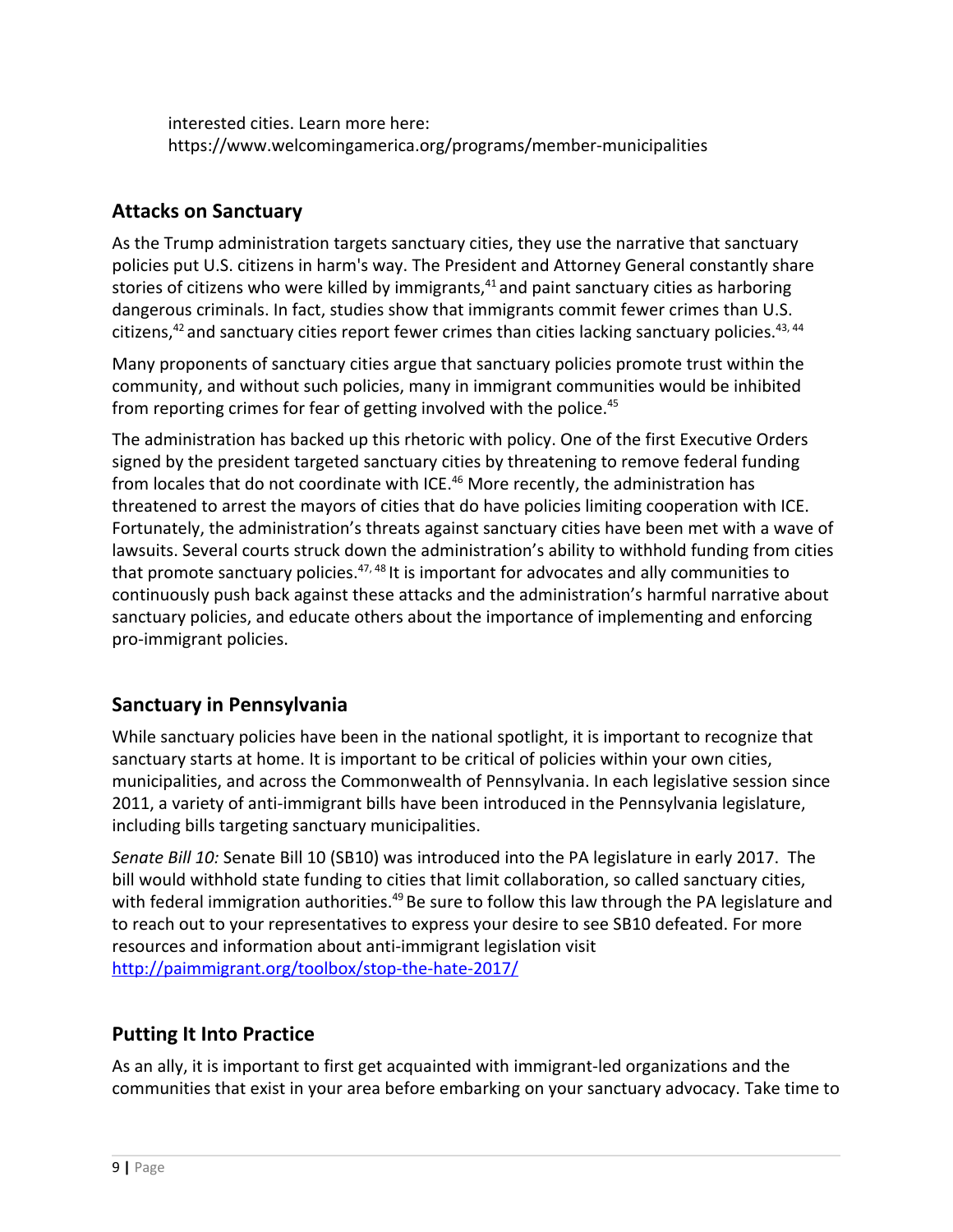listen to the concerns, priorities, and asks of the community and open up a dialogue about how to move forward to best support their work and elevate their voices. While creating and enforcing sanctuary is important, it might not be the most meaningful to immigrant communities in your area so take time to consider whether or not sanctuary should be your priority.

## *Framing & Messaging*

When discussing sanctuary policies and immigration in general it is important to be aware of certain messaging pitfalls. For example, the narrative around immigration often focuses on the economic benefit of welcoming immigrants. This is an important point, but when overused, limits our understanding of immigrants as whole people, not just economic outputs.

PICC developed a #StopTheHate Toolkit which highlights some suggested messaging and common messaging mistakes. Here are some highlights:

### **Messaging Frameworks to Use:**

- Will you support policies that uphold Pennsylvanian values of being diverse and inclusive of immigrants and refugees OR Will you follow Trump and support policies based on hatred and bigotry?
- Anti- "sanctuary" bills are contrary to constitutional principles and rule of law. Most of the policies targeted by anti-"sanctuary" bills simply require local law enforcement to respect constitutional requirements when detaining people. Forcing local law enforcement to act as an extension of ICE and hold people regardless of constitutional requirements is contrary to these principles. Municipalities should be able to make independent judgments about how to keep residents safe instead of being mandated by the state to engage in potentially unconstitutional behavior.
- Anti-immigrant bills will be expensive to implement, and will likely open the state and individual municipalities to expensive law suits. In a time of budget shortfalls, the state legislature should be focused on issues like access to healthcare, fair wages, and education funding that are important to Pennsylvanians, not creating expensive solutions to non-existent problems.
- We want a state that welcomes and protects immigrants and refugees. We want policies that ensure local law enforcement does not ask about immigration status or act in any way as federal immigration (ICE) officers. These policies make our communities safer by allowing local law enforcement to build relationships with community and focus on community safety.
- School policies that welcome and protect students and parents regardless of immigration status, religion, race, sexual orientation, or disability. Quality education depends on students feeling safe at their schools. An end to stop and frisk, racial profiling, and other police practices that target and criminalize immigrants and communities of color.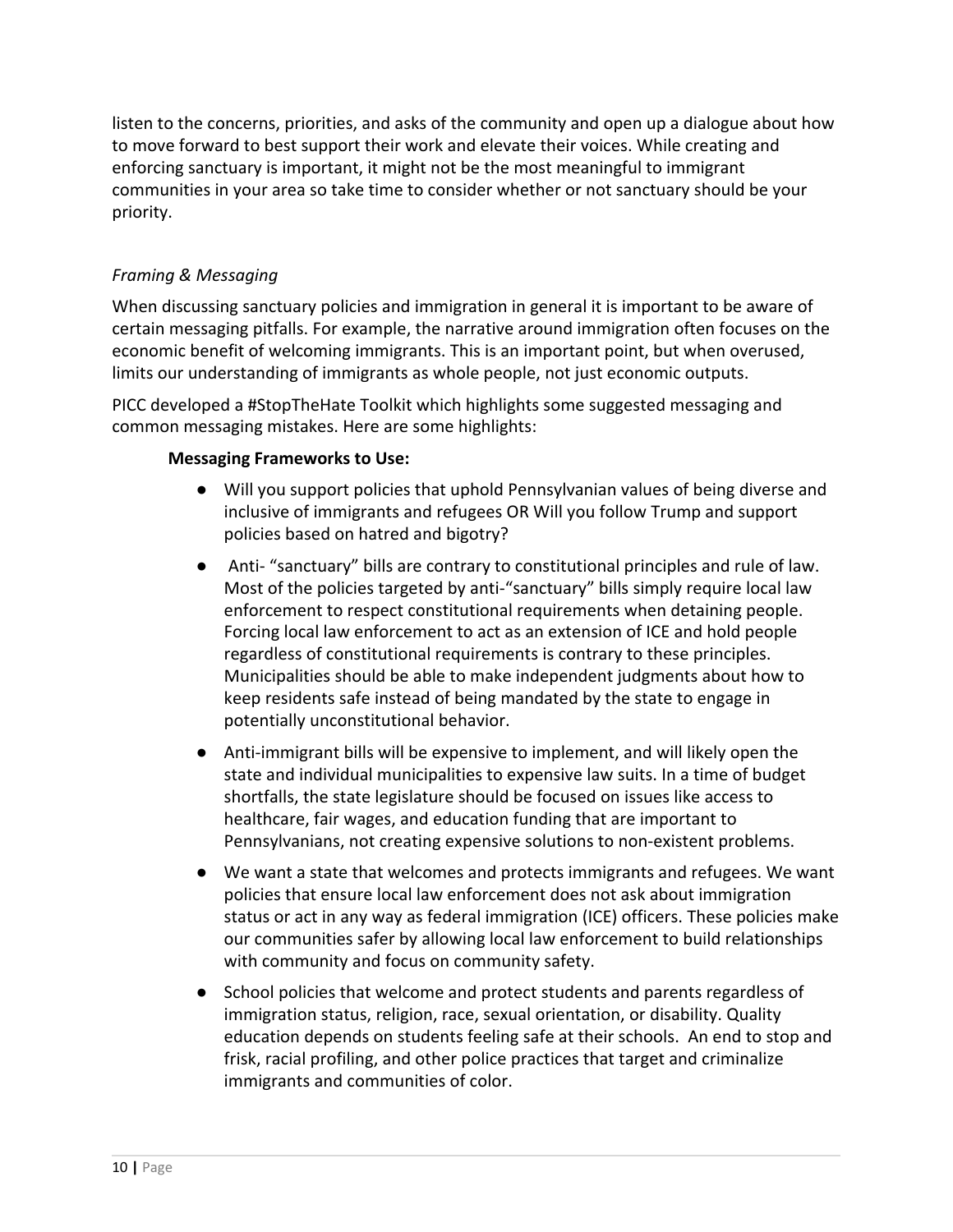#### **Messaging Pitfalls to Avoid:**

- Conversations about immigrants tend to focus on the dichotomy of the good and bad immigrants which indicates that there are some who are deserving and undeserving. These conversations merely serve to perpetuate dangerous stereotypes of immigrants as dangerous criminals.
- Claiming that the United States is a country of immigrants or claiming we are all immigrants is problematic as it erases the history of colonialism and violent oppression of Native communities. Additionally, Black slaves--not immigrants--built this country.

## For more messaging tips please see:

<http://paimmigrant.org/wp-content/uploads/2017/02/StoptheHate-Updated.pdf>and https://www.cjr.org/b-roll/3 narratives to avoid in coverage of unauthorized immigration. [php](https://www.cjr.org/b-roll/3_narratives_to_avoid_in_coverage_of_unauthorized_immigration.php)

## *Policy Enforcement and Implementation*

While enacting policies, protections, and supports for immigrant communities is important, it is crucial to ensure these policies are being enforced and are actually meaningful supports for communities. Establishing a policy is an important first step, but these policies must be acted upon, properly resourced, and evaluated. As an advocate it is important to regularly check-in to ensure policies are being followed. If you find that policies are being breached, it is important to call attention to the issue and work on solutions to reinstate the policy.

# **Other Pro-Immigrant Campaigns to Consider**

## *Driver's Licenses*

IDs are important for people to be able to access a variety of services in society, and the ability to legally drive a car can be crucial for employment.<sup>50</sup> If an undocumented person drives to work without a license he may be opening himself up to dangerous interactions with law enforcement which may lead to detention and deportation. Municipalities can also implement municipal-level ID cards, which again provide immigrants, along with many other marginalized communities, access to a valid ID that can be used for banking purposes and other services.

#### *Tuition Equity*

For many, education is a way to improve their circumstances and gain upward mobility. Many undocumented immigrants are not able to access financial aid or in-state tuition; instead they pay out of state tuition or fees similar to international students.<sup>51</sup> The high cost of higher education without the opportunity of aid means college is out of reach for many undocumented youth. Several states currently offer undocumented youth tuition equity, and PICC continues to work to advocate for tuition equity legislation in Pennsylvania. To learn more please visit<http://paimmigrant.org/toolbox/tuition-equity-toolkit-2017/>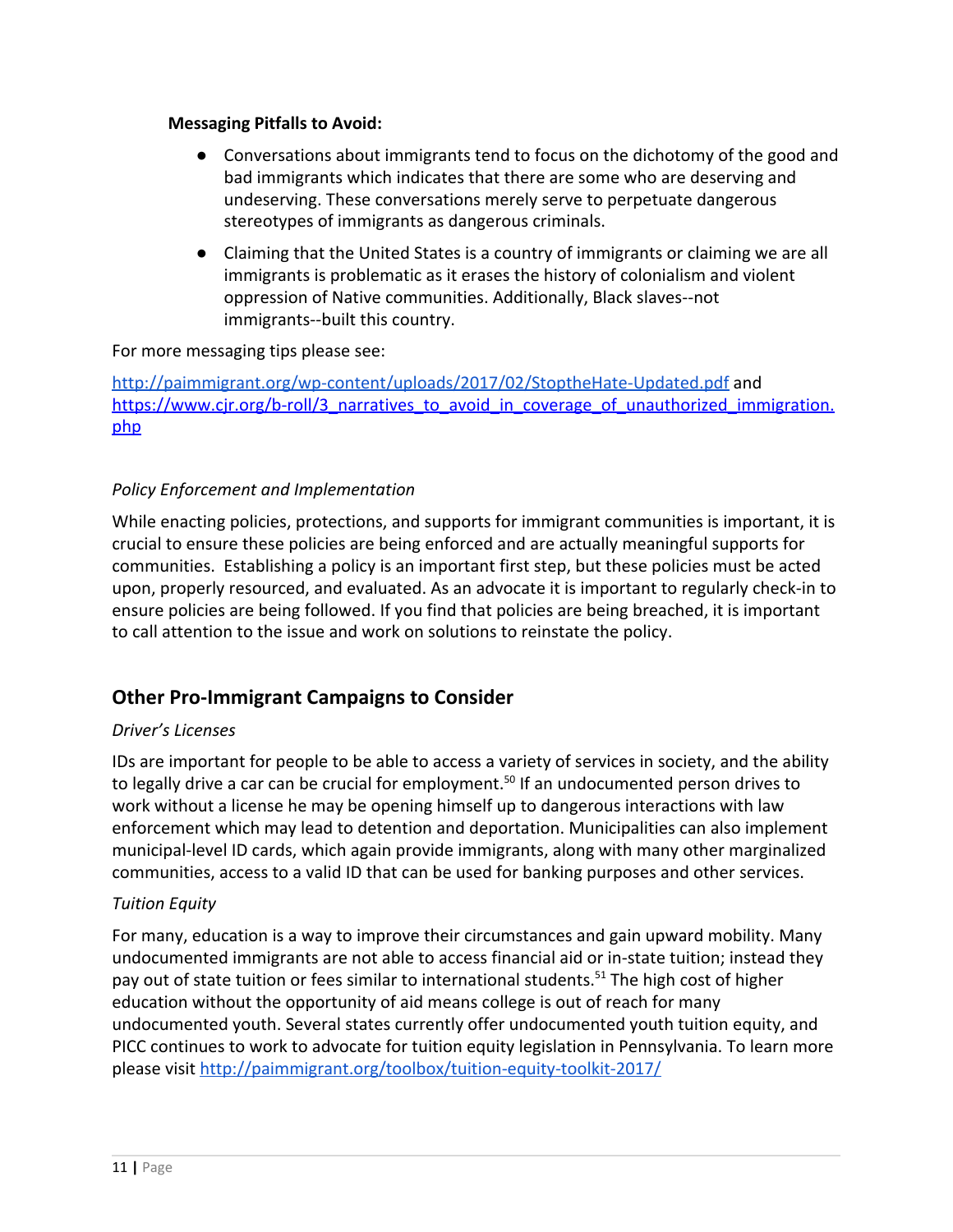# **Resources for Further Learning**

This toolkit was created with inspiration taken from other immigrant justice organizations. We would like to highlight their work below so that you can continue to explore other sanctuary models and find resources for supporting immigrants in your community.

DEMOS: Sanctuary, Safety and Community: Tools for Welcoming and Protecting Immigrants Through Local Democracy

[http://www.demos.org/publication/sanctuary-safety-and-community-tools-welcoming-and-pro](http://www.demos.org/publication/sanctuary-safety-and-community-tools-welcoming-and-protecting-immigrants-through-local-d) [tecting-immigrants-through-local-d](http://www.demos.org/publication/sanctuary-safety-and-community-tools-welcoming-and-protecting-immigrants-through-local-d)

Harvard Law: Sanctuary Campus FAQs <https://today.law.harvard.edu/wp-content/uploads/2017/02/Sanctuary-Campus-Toolkit.pdf>

Immigrant Legal Resource Center: FAQ on 8 USC Section 1373 and Federal Funding Threats to "Sanctuary Cities"

https://www.ilrc.org/sites/default/files/resources/8 usc\_1373\_and\_federal\_funding\_threats\_t\_ [o\\_sanctuary\\_cities.pdf](https://www.ilrc.org/sites/default/files/resources/8_usc_1373_and_federal_funding_threats_to_sanctuary_cities.pdf)

Immigrant Legal Resource Center: Ending Local Collaboration with ICE: A Toolkit for Immigrant Advocates [https://www.ilrc.org/sites/default/files/resources/toolkit\\_final.compressed.pdf](https://www.ilrc.org/sites/default/files/resources/toolkit_final.compressed.pdf)

Immigrant Legal Resource Center: Local Options for Protecting Immigrants [https://www.ilrc.org/sites/default/files/resources/local\\_options-20170208.pdf](https://www.ilrc.org/sites/default/files/resources/local_options-20170208.pdf)

Indivisible: How You Can Be an Immigrant Ally Locally <https://www.indivisibleguide.com/resource/can-immigrant-ally-locally/>

Mijente, Transgender Law Center, and Black Youth Project 100: What Makes a Sanctuary City Now? <https://www.ctunet.com/rights-at-work/text/2017-01-30-sanctuary-expanded-final.pdf>

National Immigrant Law Center: Immigrant and Refugee Children: A Guide for Educators and School Support Staff

<https://www.nilc.org/wp-content/uploads/2016/06/ICE-Raids-Educators-Guide-2016-06.pdf>

National Immigration Law Center: Untangling the Immigration Enforcement Web [https://www.nilc.org/wp-content/uploads/2017/09/Untangling-Immigration-Enforcement-Web](https://www.nilc.org/wp-content/uploads/2017/09/Untangling-Immigration-Enforcement-Web-2017-09.pdf) [-2017-09.pdf](https://www.nilc.org/wp-content/uploads/2017/09/Untangling-Immigration-Enforcement-Web-2017-09.pdf)

Penn State Law: Center for Immigrants' Rights Clinic & Project South: Imprisoned Justice [https://projectsouth.org/wp-content/uploads/2017/06/Imprisoned\\_Justice\\_Report-1.pdf](https://projectsouth.org/wp-content/uploads/2017/06/Imprisoned_Justice_Report-1.pdf)

Pennsylvania Immigration & Citizenship Coalition: Welcoming Schools Toolkit <http://paimmigrant.org/wp-content/uploads/2017/05/Welcoming-School-Toolkit.pdf>

Unitarian Universalists: Sanctuary Toolkit <https://www.uua.org/sites/live-new.uua.org/files/sanctuary-toolkit-2017.pdf>

# **Endnotes**

1. Pirie, S. H. (March 25 2013). "The Origins of a Political Trail: The Sanctuary Movement and Political Justice". *Yale Journal of Law & the Humanities*. Last accessed on January 19,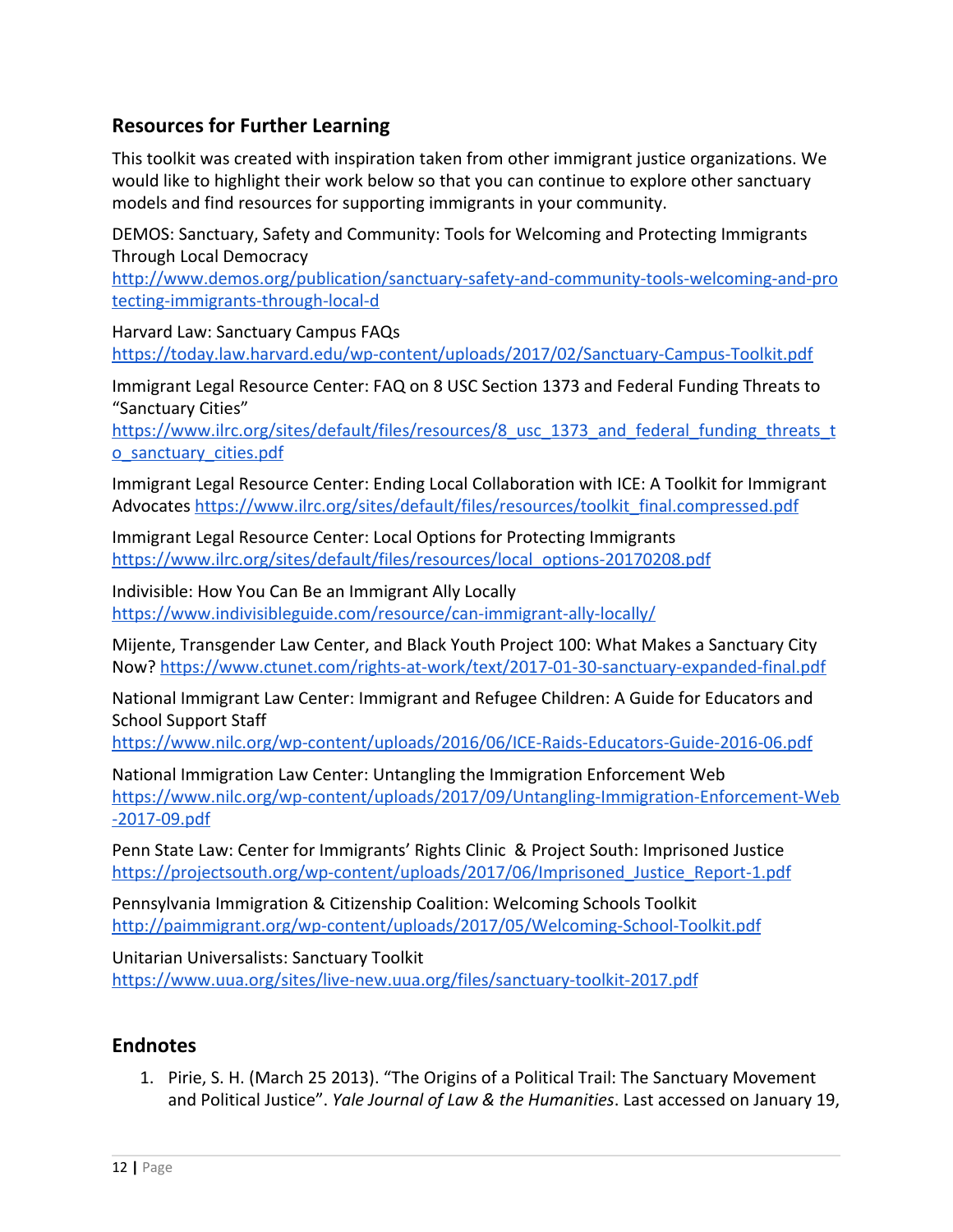2018 from

<http://digitalcommons.law.yale.edu/cgi/viewcontent.cgi?article=1040&context=yjlh>

- 2. Catholic Legal Immigration Network, Inc. "CLINIC Sanctuary Cities Toolkit". Last accessed on January 19, 2018 from <https://cliniclegal.org/sites/default/files/clinic-sanctuary-cities-toolkit-final.pdf>
- 3. National Conference of State Legislatures (July 28 2017). "Sanctuary Policy FAQ". Last accessed on January 19, 2018 from<http://www.ncsl.org/research/immigration/sanctuary-policy-faq635991795.aspx>
- 4. Borter, G. (August 1 2017). "More Churches are Offering Sanctuary for Immigrants Under Trump". *Huffington Post.* Last accessed on 19 2018 from [https://www.huffingtonpost.com/entry/trump-sanctuary-churches\\_us\\_5980e03ce4b09](https://www.huffingtonpost.com/entry/trump-sanctuary-churches_us_5980e03ce4b09d24e993a167) [d24e993a167](https://www.huffingtonpost.com/entry/trump-sanctuary-churches_us_5980e03ce4b09d24e993a167)
- 5. Goodstein, L. (October 11 2017). "Immigrant Shielded from Deportation by Philadelphia Church Walks Free". *The New York Times*. Last accessed on January 19 2018 from [https://www.nytimes.com/2017/10/11/us/sanctuary-church-immigration-philadelphia.](https://www.nytimes.com/2017/10/11/us/sanctuary-church-immigration-philadelphia.html) [html](https://www.nytimes.com/2017/10/11/us/sanctuary-church-immigration-philadelphia.html)
- 6. Phillips, N. (May 12 2017). "Jeanette Vizguerra Leaves Sanctuary after 86 Days Avoiding Immigration Authorities". *The Denver Post*. Last accessed on January 19 2018 from [http://www.denverpost.com/2017/05/12/jeanette-vizguerra-arturo-hernandez-garcia-s](http://www.denverpost.com/2017/05/12/jeanette-vizguerra-arturo-hernandez-garcia-stay-deportation/) [tay-deportation/](http://www.denverpost.com/2017/05/12/jeanette-vizguerra-arturo-hernandez-garcia-stay-deportation/)
- 7. Ruiz-Grossman, S. (October 20 2017). "Why This Church is Providing Sanctuary to Undocumented Immigrants". *Huffington Post.* Last accessed on January 19 2018 from [https://www.huffingtonpost.com/entry/southside-presbyterian-church-sanctuary-move](https://www.huffingtonpost.com/entry/southside-presbyterian-church-sanctuary-movement_us_59b722dfe4b027c149e1be39) ment us 59b722dfe4b027c149e1be39
- 8. Wong, T. K. (January 26 2017). "The Effects of Sanctuary Policies on Crime and the Economy". *Center for American Progress*. Last accessed on January 19 2018 from [https://www.americanprogress.org/issues/immigration/reports/2017/01/26/297366/th](https://www.americanprogress.org/issues/immigration/reports/2017/01/26/297366/the-effects-of-sanctuary-policies-on-crime-and-the-economy/) [e-effects-of-sanctuary-policies-on-crime-and-the-economy/](https://www.americanprogress.org/issues/immigration/reports/2017/01/26/297366/the-effects-of-sanctuary-policies-on-crime-and-the-economy/)
- 9. Gonzales, R. (March 20 2017). "DHS Publishes List of Jurisdictions that Rejected Immigrant Detainer Requests". *NPR*. Last accessed on January 19 2018 from [http://www.npr.org/sections/thetwo-way/2017/03/20/520851267/dhs-publishes-list-of](http://www.npr.org/sections/thetwo-way/2017/03/20/520851267/dhs-publishes-list-of-jurisdictions-that-rejected-immigrant-detainer-requests_) [-jurisdictions-that-rejected-immigrant-detainer-requests\\_](http://www.npr.org/sections/thetwo-way/2017/03/20/520851267/dhs-publishes-list-of-jurisdictions-that-rejected-immigrant-detainer-requests_)
- 10. National Immigration Law Center (September 2017). "Untangling the Immigration Enforcement Web: Basic Information for Advocates About Databases and Information-Sharing Among Federal, State, and Local Agencies". Last accessed on January 19 2018 from [https://www.nilc.org/wp-content/uploads/2017/09/Untangling-Immigration-Enforceme](https://www.nilc.org/wp-content/uploads/2017/09/Untangling-Immigration-Enforcement-Web-2017-09.pdf) [nt-Web-2017-09.pdf](https://www.nilc.org/wp-content/uploads/2017/09/Untangling-Immigration-Enforcement-Web-2017-09.pdf)
- 11. American Civil Liberties Union (November 13 2014). "Backgrounder on ICE Detainers and the Fourth Amendment: What do Recent Federal Court Decisions Mean?". Last accessed on January 19 2018 from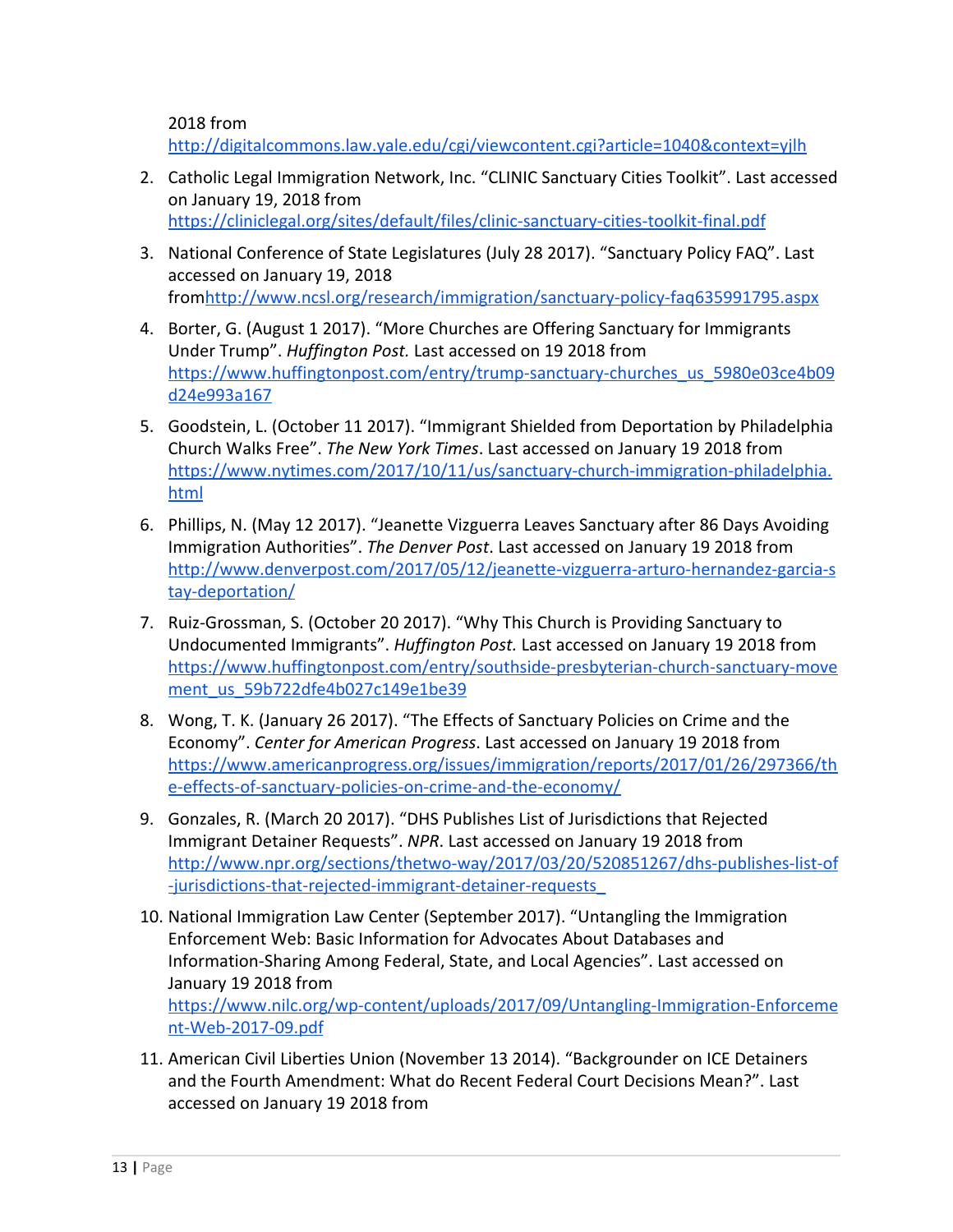[https://www.aclu.org/other/backgrounder-ice-detainers-and-fourth-amendment-what](https://www.aclu.org/other/backgrounder-ice-detainers-and-fourth-amendment-what-do-recent-federal-court-decisions-mean)[do-recent-federal-court-decisions-mean](https://www.aclu.org/other/backgrounder-ice-detainers-and-fourth-amendment-what-do-recent-federal-court-decisions-mean)

12. Bidgood, J. (July 24 2017). "Court Officers Can't Hold People Solely Under ICE Detainers, Massachusetts Justices Rule". *The New York Times*. Last accessed on January 19 2018 from

[https://www.nytimes.com/2017/07/24/us/immigration-detainer-ice-massachusetts.ht](https://www.nytimes.com/2017/07/24/us/immigration-detainer-ice-massachusetts.html) [ml](https://www.nytimes.com/2017/07/24/us/immigration-detainer-ice-massachusetts.html)

- 13. Graber, L., Junck, A., Marquez, N. "Local Options for Protecting Immigrants: A Collection of City & county Policies to Protect Immigrants from Discrimination and Deportation". *Immigrant Legal Resource Center.* Last accessed on January 19 2018 from [https://www.ilrc.org/sites/default/files/resources/local\\_options-20170208.pdf](https://www.ilrc.org/sites/default/files/resources/local_options-20170208.pdf)
- 14. CIVIC: End Isolation. "Immigration Detention Map & Statistics". Last accessed on January 19 2018 from<http://www.endisolation.org/resources/immigration-detention/>
- 15. U.S. Immigration & Customs Enforcement. "FAQ on Sensitive Locations and Courthouse Arrests". Last accessed on January 19 2018 from <https://www.ice.gov/ero/enforcement/sensitive-loc>
- 16. Justice for Immigrants. "Sensitive Locations FAQs". Last accessed on January 19 2018 from [https://justiceforimmigrants.org/2016site/wp-content/uploads/2017/01/Sensitive-Loca](https://justiceforimmigrants.org/2016site/wp-content/uploads/2017/01/Sensitive-Locations-FAQ.pdf) [tions-FAQ.pdf](https://justiceforimmigrants.org/2016site/wp-content/uploads/2017/01/Sensitive-Locations-FAQ.pdf)
- 17. Detention Watch Network. "Immigration Detention 101". Last accessed on January 19 2018 from<https://www.detentionwatchnetwork.org/issues/detention-101>
- 18. Ibid., 14.
- 19. Chan, J. (January 13 2017).National Immigrant Justice Center. "Immigration Detention Bed Quota Timeline". Last accessed on January 19 2018 from [https://www.immigrantjustice.org/staff/blog/immigration-detention-bed-quota-timelin](https://www.immigrantjustice.org/staff/blog/immigration-detention-bed-quota-timeline) [e](https://www.immigrantjustice.org/staff/blog/immigration-detention-bed-quota-timeline)
- 20. Ibid., 14.
- 21. Limited English Proficiency: A Federal Interagency Website. "Frequently Asked Questions". Last accessed January 19 2018 from <https://www.lep.gov/faqs/faqs.html>
- 22. Rankin, K. (November 13 2017). "11 Cities to Provide Free Legal Defense for Immigrants During Deportation Hearings". *ColorLines*. Last accessed on January 19 2018 from [https://www.colorlines.com/articles/11-cities-provide-free-legal-defense-immigrants-d](https://www.colorlines.com/articles/11-cities-provide-free-legal-defense-immigrants-during-deportation-hearings) [uring-deportation-hearings](https://www.colorlines.com/articles/11-cities-provide-free-legal-defense-immigrants-during-deportation-hearings)
- 23. Chen, A. "SAFE Cities Network: Local Leaders Keeping Communities Strong and Safe". *Vera Institute of Justice*. Last accessed on January 19 2018 from <https://www.vera.org/projects/safe-cities-network>
- 24. American Immigration Council (October 24 2016). "Public Education for Immigrant Students: Understanding Plyler v. Doe". Last accessed on January 19 2018 from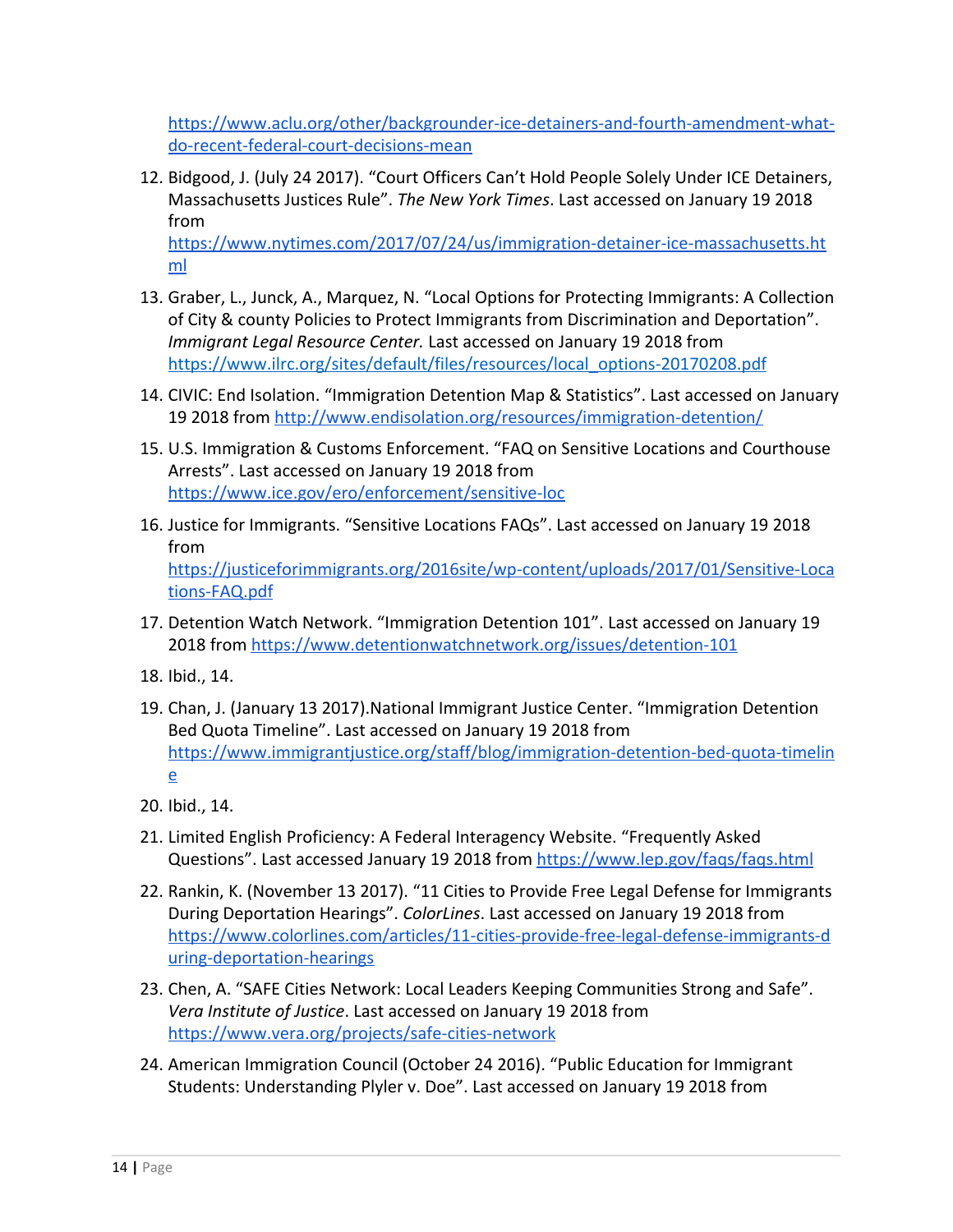[https://www.americanimmigrationcouncil.org/research/plyler-v-doe-public-education-i](https://www.americanimmigrationcouncil.org/research/plyler-v-doe-public-education-immigrant-students) [mmigrant-students](https://www.americanimmigrationcouncil.org/research/plyler-v-doe-public-education-immigrant-students)

- 25. Pennsylvania Immigration and Citizenship Coalition. "Welcoming Schools Campaign". Last accessed on January 19 2018 from <http://paimmigrant.org/wp-content/uploads/2017/05/Welcoming-School-Toolkit.pdf>
- 26. U.S. Department of Education. "Family Educational Rights and Privacy Act". Last accessed on January 19 2018 from <https://www2.ed.gov/policy/gen/guid/fpco/ferpa/index.html>
- 27. Ibid., 25.
- 28. Ibid.
- 29. Harvard Law. "Sanctuary Campus: Frequently Asked Questions". Last accessed on January 19 2018 from [https://today.law.harvard.edu/wp-content/uploads/2017/02/Sanctuary-Campus-Toolkit](https://today.law.harvard.edu/wp-content/uploads/2017/02/Sanctuary-Campus-Toolkit.pdf) [.pdf](https://today.law.harvard.edu/wp-content/uploads/2017/02/Sanctuary-Campus-Toolkit.pdf)
- 30. Ibid., 29.
- 31. Denvir, D. (February 17 2017). "The False Promise of Sanctuary Cities". *Slate*. Last accessed on January 19 2018 from [http://www.slate.com/articles/news\\_and\\_politics/jurisprudence/2017/02/the\\_false\\_pr](http://www.slate.com/articles/news_and_politics/jurisprudence/2017/02/the_false_promise_of_sanctuary_cities.html) [omise\\_of\\_sanctuary\\_cities.html](http://www.slate.com/articles/news_and_politics/jurisprudence/2017/02/the_false_promise_of_sanctuary_cities.html)
- 32. Popular Democracy (March 2017). "Protecting Immigrant Communities: Municipal Policy to Confront Mass Deportation and Criminalization". Last accessed on January 19 2018 from

[https://populardemocracy.org/sites/default/files/Sanctuary-Cities-Toolkit\\_web\\_051117](https://populardemocracy.org/sites/default/files/Sanctuary-Cities-Toolkit_web_051117%20%281%29.pdf) [%20%281%29.pdf](https://populardemocracy.org/sites/default/files/Sanctuary-Cities-Toolkit_web_051117%20%281%29.pdf)

- 33. Capps, R., Rosenblum, M. R., Chishti, M., Rodriguez, C. (January 2011). "Delegation and Divergence: 287(g) State & Local Immigration Enforcement". *Migration Policy Institute.* Last accessed on January 19 2018 from [http://www.migrationpolicy.org/research/delegation-and-divergence-287g-state-and-lo](http://www.migrationpolicy.org/research/delegation-and-divergence-287g-state-and-local-immigration-enforcement) [cal-immigration-enforcement](http://www.migrationpolicy.org/research/delegation-and-divergence-287g-state-and-local-immigration-enforcement)
- 34. Ibid.
- 35. Rosenberg, M., & Levinson, R. (November 27 2017). "Police in Trump-Supporting Towns Aid Immigration Officials in Crackdown". *Reuters*. Last accessed on January 19 2018 from

[https://www.reuters.com/article/us-trump-effect-immigration-police/police-in-trump-s](https://www.reuters.com/article/us-trump-effect-immigration-police/police-in-trump-supporting-towns-aid-immigration-officials-in-crackdown-idUSKBN1DR169) [upporting-towns-aid-immigration-officials-in-crackdown-idUSKBN1DR169](https://www.reuters.com/article/us-trump-effect-immigration-police/police-in-trump-supporting-towns-aid-immigration-officials-in-crackdown-idUSKBN1DR169)

36. "Bensalem Township, Pennsylvania-Request to Join ICE 287(g) Program". Last accessed on January 19 2018 from

[https://www.scribd.com/document/26672906/Bensalem-Township-Pennsylvania-reque](https://www.scribd.com/document/26672906/Bensalem-Township-Pennsylvania-request-to-join-ICE-287-g-program) [st-to-join-ICE-287-g-program](https://www.scribd.com/document/26672906/Bensalem-Township-Pennsylvania-request-to-join-ICE-287-g-program)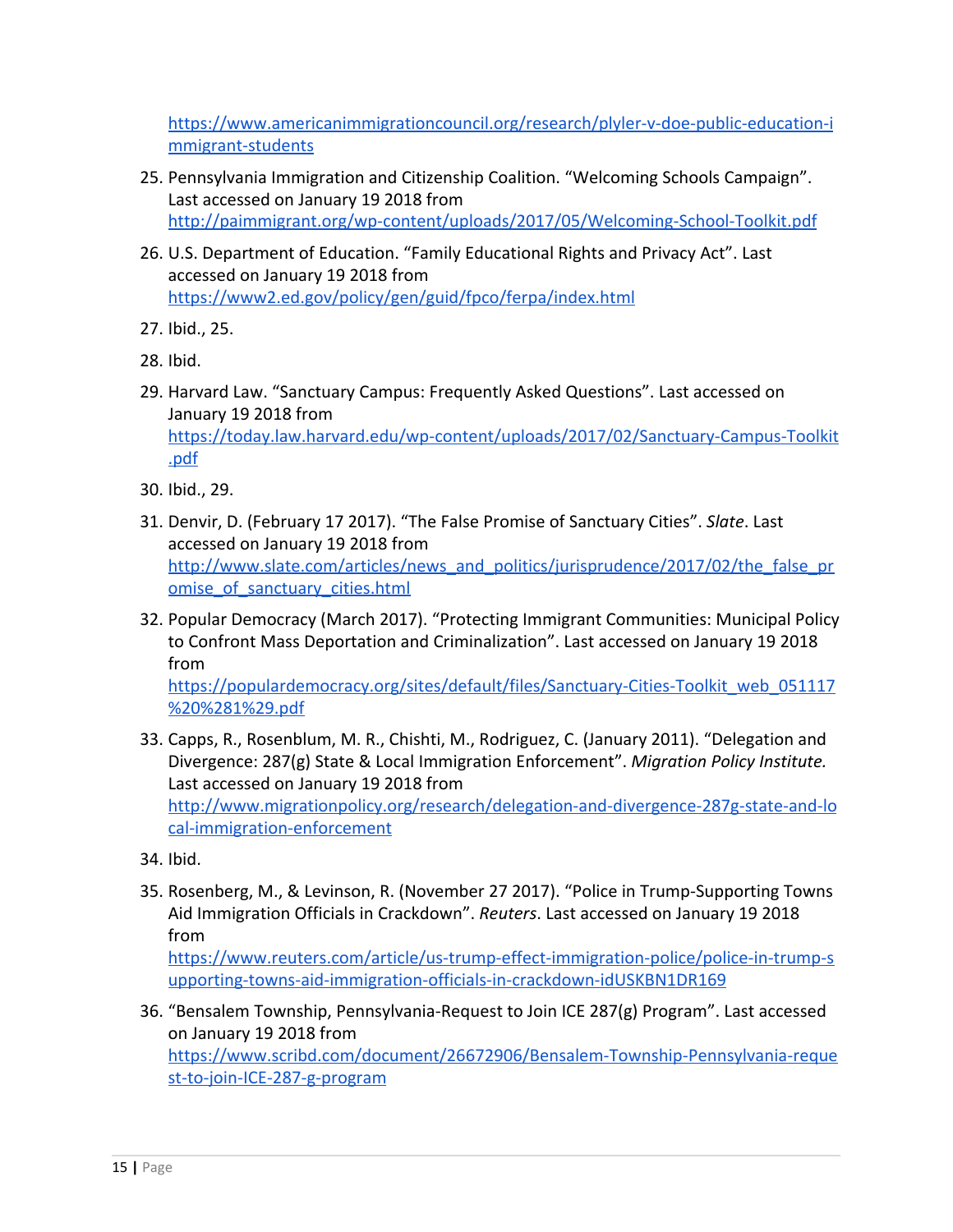- 37. Ulloa, J. (October 5 2017). "California Becomes Sanctuary State in Rebuke of Trump Immigration Policy". *Los Angeles Times.* Last accessed on January 19 2018 from [http://www.latimes.com/politics/la-pol-ca-brown-california-sanctuary-state-bill-201710](http://www.latimes.com/politics/la-pol-ca-brown-california-sanctuary-state-bill-20171005-story.html) [05-story.html](http://www.latimes.com/politics/la-pol-ca-brown-california-sanctuary-state-bill-20171005-story.html)
- 38. Adler, B. (October 5 2017). "California Governor Signs Sanctuary State Bill". *NPR*. Last accessed on January 19 2018 from [https://www.npr.org/sections/thetwo-way/2017/10/05/555920658/california-governor](https://www.npr.org/sections/thetwo-way/2017/10/05/555920658/california-governor-signs-sanctuary-state-bill) [-signs-sanctuary-state-bill](https://www.npr.org/sections/thetwo-way/2017/10/05/555920658/california-governor-signs-sanctuary-state-bill)
- 39. Ben Yaacov, S. (November 13 2017). "After ICE Arrests, Volunteers Canvass for Immigrant Rights in South Philly". *WHYY*. Last accessed on January 19 2018 from <https://whyy.org/articles/ice-arrests-volunteers-canvass-immigrant-rights-south-philly/>
- 40. Juntos. "Join the Community Resistance Zone". Last accessed on January 19 2018 from <http://vamosjuntos.org/join-the-community-resistance-zone/>
- 41. Lind, D. (July 8 2017). "Trump Just Delivered the Most Chilling Speech of His Presidency". *Vox*. Last accessed on January 19 2018 from [https://www.vox.com/policy-and-politics/2017/7/28/16059486/trump-speech-police-h](https://www.vox.com/policy-and-politics/2017/7/28/16059486/trump-speech-police-hand) [and](https://www.vox.com/policy-and-politics/2017/7/28/16059486/trump-speech-police-hand)
- 42. Timm, J.C. (June 28 2017). "Fact Check: No Evidence Undocumented Immigrants Commit More Crimes". *NBC News*. Last accessed on January 19 2018 from [https://www.nbcnews.com/politics/white-house/fact-check-no-evidence-undocumente](https://www.nbcnews.com/politics/white-house/fact-check-no-evidence-undocumented-immigrants-commit-more-crimes-n777856) [d-immigrants-commit-more-crimes-n777856](https://www.nbcnews.com/politics/white-house/fact-check-no-evidence-undocumented-immigrants-commit-more-crimes-n777856)
- 43. Wong, T. K. (January 26 2017). "The Effects of Sanctuary Policies on Crime and the Economy". *Center for American Progress*. Last accessed on January 19 2018 from [https://www.americanprogress.org/issues/immigration/reports/2017/01/26/297366/th](https://www.americanprogress.org/issues/immigration/reports/2017/01/26/297366/the-effects-of-sanctuary-policies-on-crime-and-the-economy/) [e-effects-of-sanctuary-policies-on-crime-and-the-economy/](https://www.americanprogress.org/issues/immigration/reports/2017/01/26/297366/the-effects-of-sanctuary-policies-on-crime-and-the-economy/)
- 44. Demby, G. (January 29 2017). "Why Sanctuary Cities Are Safer". *NPR*. Last accessed on January 19 2018 from [http://www.npr.org/sections/codeswitch/2017/01/29/512002076/why-sanctuary-cities](http://www.npr.org/sections/codeswitch/2017/01/29/512002076/why-sanctuary-cities-are-safer) [-are-safer](http://www.npr.org/sections/codeswitch/2017/01/29/512002076/why-sanctuary-cities-are-safer)
- 45. Carasik, L. (March 9 2017). "Whom Do Sanctuary Cities Protect?". *Boston Review.* Last accessed on January 19 2018 from <http://bostonreview.net/law-justice/lauren-carasik-whom-do-sanctuary-cities-protect>
- 46. Kaste, M. (January 26 2017). "Trump Threatens Sanctuary Cities With Loss of Federal Funds". *NPR*. Last accessed on January 19 2018 from [http://www.npr.org/sections/thetwo-way/2017/01/26/511899896/trumps-threatens-s](http://www.npr.org/sections/thetwo-way/2017/01/26/511899896/trumps-threatens-sanctuary-cities-with-loss-of-federal-funds) [anctuary-cities-with-loss-of-federal-funds](http://www.npr.org/sections/thetwo-way/2017/01/26/511899896/trumps-threatens-sanctuary-cities-with-loss-of-federal-funds)
- 47. Ford, M. (April 25 2017). "A Federal Judge Blocked Trump's Sanctuary Cities Executive Order". *The Atlantic*. Last accessed on January 19 2018 from [https://www.theatlantic.com/politics/archive/2017/04/federal-judge-sanctuary-cities-o](https://www.theatlantic.com/politics/archive/2017/04/federal-judge-sanctuary-cities-order-trump/524316/) [rder-trump/524316/](https://www.theatlantic.com/politics/archive/2017/04/federal-judge-sanctuary-cities-order-trump/524316/)